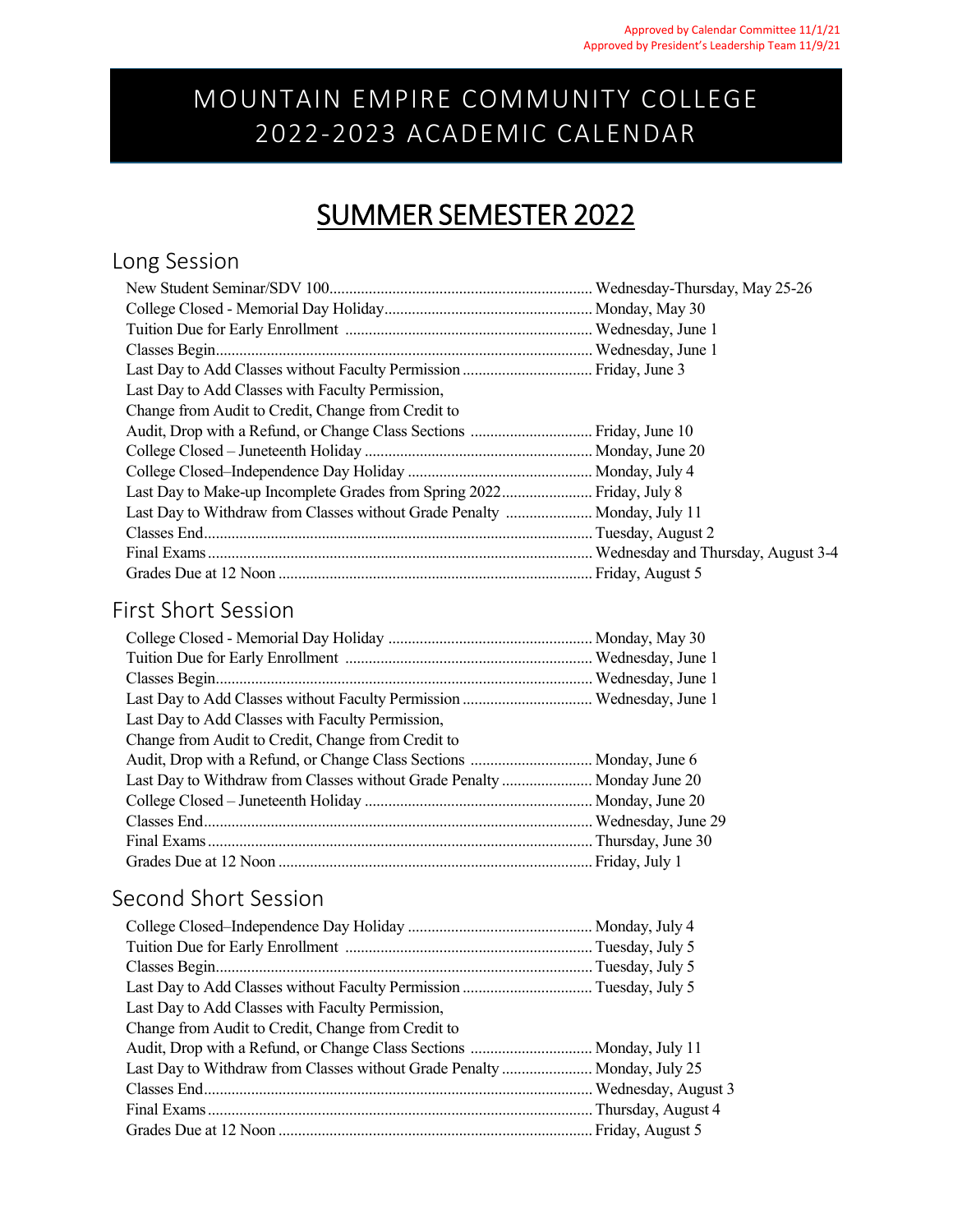# FALL SEMESTER 2022

#### 16 Weeks

| Last Day to Add Classes with Faculty Permission,<br>Change from Audit to Credit, Change from Credit to |                                 |
|--------------------------------------------------------------------------------------------------------|---------------------------------|
|                                                                                                        |                                 |
| Faculty/Staff In-Service Day (no day or evening classes)  Friday, October 14                           |                                 |
|                                                                                                        |                                 |
| Last Day to Withdraw from Classes without Grade Penalty  Monday, October 31                            |                                 |
|                                                                                                        |                                 |
| Last Day to Make-up Incomplete Grades from Summer 2022 Friday, November 18                             |                                 |
|                                                                                                        |                                 |
|                                                                                                        |                                 |
|                                                                                                        |                                 |
|                                                                                                        |                                 |
|                                                                                                        |                                 |
|                                                                                                        |                                 |
|                                                                                                        |                                 |
|                                                                                                        | Monday - Friday, December 26-30 |

## 8W1 (Eight Week First) Session

| Last Day to Add Classes with Faculty Permission,                       |  |
|------------------------------------------------------------------------|--|
| Change from Audit to Credit, Change from Credit to                     |  |
| Audit, Drop with a Refund, or Change Class Sections  Monday, August 29 |  |
|                                                                        |  |
|                                                                        |  |
|                                                                        |  |

## 8W2 (Eight Week Second) Session

| Last Day to Add Classes with Faculty Permission,                                |  |
|---------------------------------------------------------------------------------|--|
| Change from Audit to Credit, Change from Credit to                              |  |
|                                                                                 |  |
| Last Day to Withdraw from Classes without Grade Penalty  Wednesday, November 17 |  |
|                                                                                 |  |
|                                                                                 |  |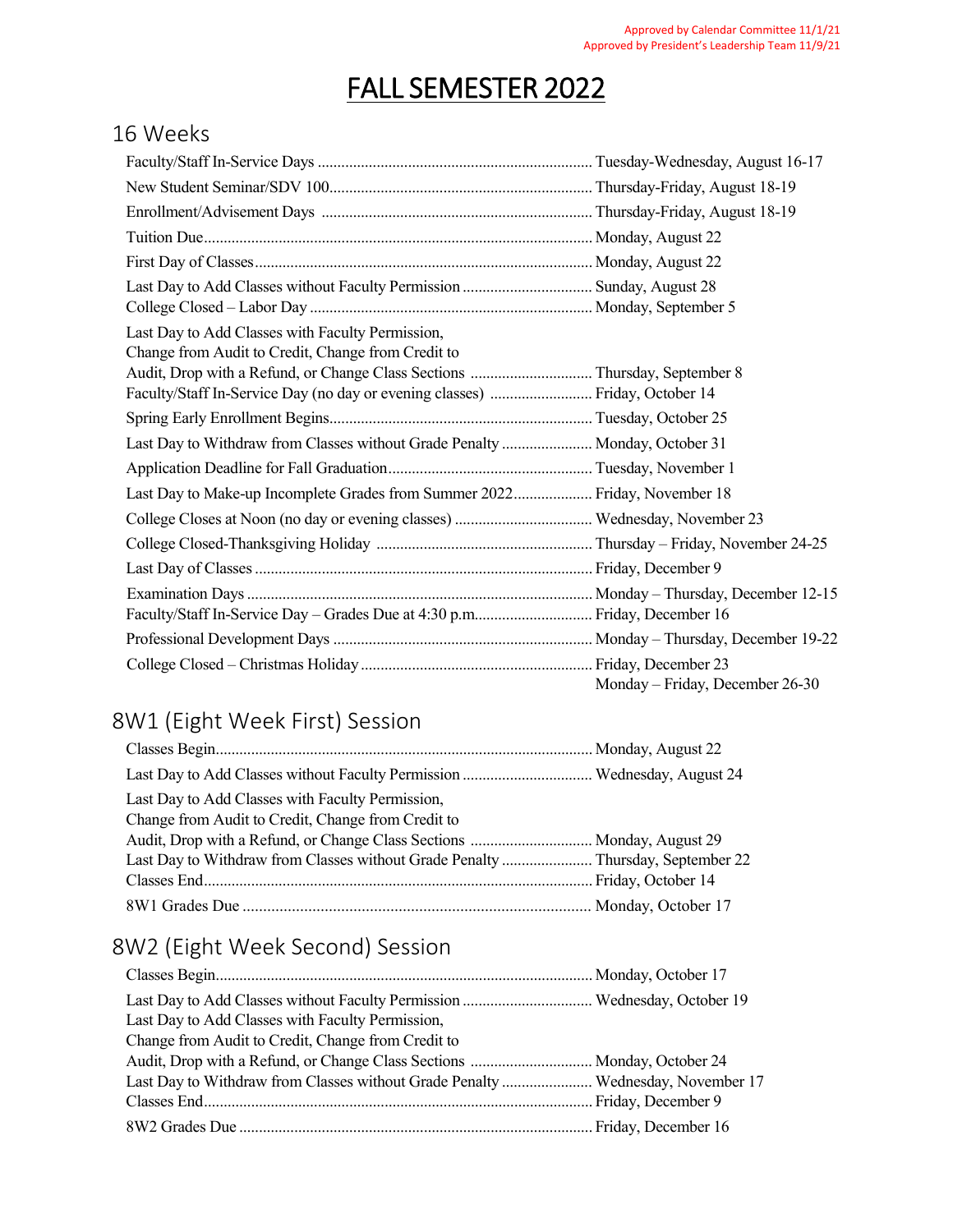# SPRING SEMESTER 2023

#### 16 Weeks

| Last Day to Add Classes with Faculty Permission,<br>Change from Audit to Credit, Change from Credit to                                                                                                       |  |
|--------------------------------------------------------------------------------------------------------------------------------------------------------------------------------------------------------------|--|
| Audit, Drop with a Refund, or Change Class Sections  Friday, January 27<br>Application Deadline for Spring and Summer<br>Professional Development Days (No day or evening classes) Monday-Tuesday, March 6-7 |  |
| Spring break-No Day or Evening Classes<br>(Note: May be reduced/eliminated if necessary to<br>Last Day to Withdraw from Classes without Grade Penalty  Monday, March 27                                      |  |
|                                                                                                                                                                                                              |  |
| Last Day to Make-up Incomplete Grades from Fall 2022  Friday, April 7<br>Faculty/Staff In-Service Day - Graduate Assessment at 9:00 a.m.,<br>Graduation Practice, Goodloe Center, 11:00 a.m.                 |  |
|                                                                                                                                                                                                              |  |
|                                                                                                                                                                                                              |  |
| Graduation, Faculty/Staff In-Service, Grades Due by 4:30 p.m.  Friday, May 12                                                                                                                                |  |

### 8W1 (Eight Week First) Session

| Last Day to Add Classes with Faculty Permission,                             |  |
|------------------------------------------------------------------------------|--|
| Change from Audit to Credit, Change from Credit to                           |  |
|                                                                              |  |
| Last Day to Withdraw from Classes without Grade Penalty  Friday, February 10 |  |
|                                                                              |  |
|                                                                              |  |

## 8W2 (Eight Week Second) Session

| Last Day to Add Classes with Faculty Permission,                            |  |
|-----------------------------------------------------------------------------|--|
| Change from Audit to Credit, Change from Credit to                          |  |
| Audit, Drop with a Refund, or Change Class Sections  Monday, March 20       |  |
| Last Day to Withdraw from Classes without Grade Penalty  Thursday, April 13 |  |
|                                                                             |  |
|                                                                             |  |